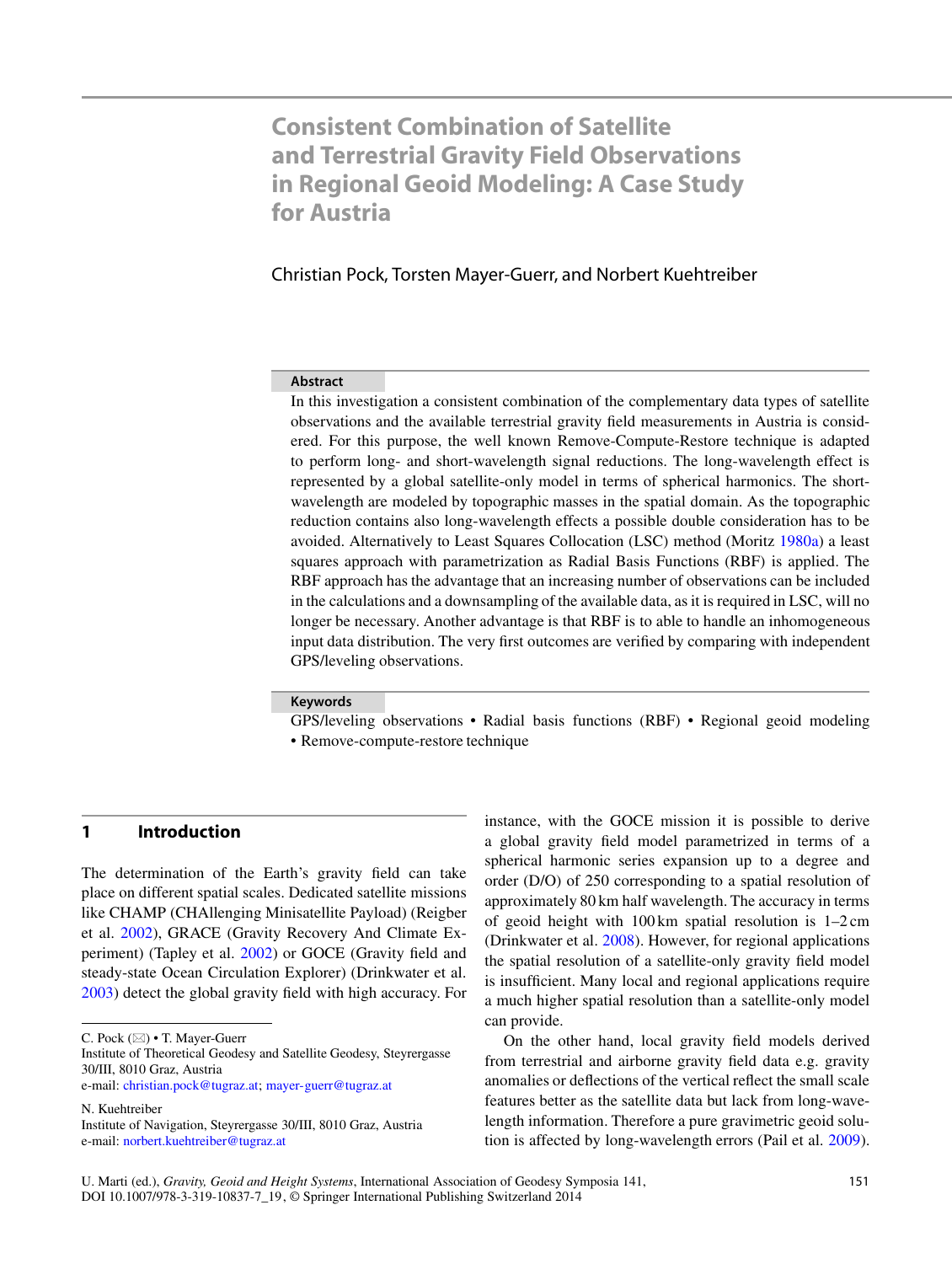So an consistent combination of satellite derived global gravity field models with complementary local gravity field data suggests itself. Recently two research projects GEOnAUT (Pail et al.  $2008$ ) and GEOID + (Kuehtreiber et al. [2011\)](#page-5-7) were carried out at Graz University of Technology. By combining heterogeneous data the precision of the Austrian geoid has improved to sub-decimeter level. The computation was based on the Remove-Compute-Restore technique. In the remove step a global satellite only model has been used to represent the long-wavelength components as well as a topographic reduction has been carried out to remove the topographic short-wavelength components from the measured gravity. For geoid computation the LSC approach was used and furthermore all removed components have been restored afterwards. Nevertheless, the present Austrian geoid solution (Pail et al. [2008\)](#page-5-6) shows long wavelength errors when compared to the GPS/leveling observations which is supposed to be a problem of the combination of the satellite derived gravity field models and the terrestrial gravity data. A common practical approach to handle this problem is to introduce a non-physical correction surface. The need of such a correction surface for practical applications was tried to be avoided by combinations with global satelliteonly models of different D/O. However, these attempts were not successful and a correction surface is still required. The main goal of this investigation is to discover a proper way for the combination of the satellite derived global gravity field models with the complementary terrestrial data with the result, that the computed geoid can be directly validated with GPS/leveling observations and a correction surface is not needed anymore.

# **2 Data**

# <span id="page-1-3"></span>**2.1 Gravity Dataset**

The achieved results are based on a gravity dataset spanning Central Europe. This database was established by Norbert Kuehtreiber during the last decades and the gravity measurements have been provided by several project partners (e.g. Federal Office of Meteorology and Surveying (BEV), Institute of Geophysics (Mining University Leoben) or the Austrian Mineral Oil Administration (OMV). Including Austrian data and data from neighbouring countries there are currently almost 123,000 measurements available. For these first investigations only 28,212 gravity measurements within Austria have been used to avoid datum problems. In the future all available data will be incorporated. The spatial distribution of the data is about 1 to 15 km and quite inhomogeneous. In mountainous regions measurements are spare whereas in valleys and flatland a huge amount of measurements is available. The gravity data consists of



<span id="page-1-0"></span>**Fig. 1** Sample of 28212 gravity measurements



<span id="page-1-1"></span>**Fig. 2** Combination of the two DTMs in the Central European regioncoarse (*blue*), dense (*red*)

global WGS-84 coordinates and the heights are related to the official Austrian orthometric height system. In Fig. [1](#page-1-0) the data sample is shown.

#### <span id="page-1-2"></span>**2.2 Digital Terrain Model (DTM)**

The topographic reduction which is representing the shortwavelengths components of the gravity field is based on two DTMs established by the BEV. The resolution for the coarse DTM is  $11.25'' \times 18.75''$ . For the dense DTM a uniform resolution of  $1.40625'' \times 2.34375''$  is provided. Both DTMs cover the Central European area. Further information concerning the development of the height models can be found in Graf [\(1996\)](#page-5-8) or Ruess [\(1983\)](#page-5-9). The DTMs have to be combined in the calculation. Therefore the coarse DTM covers the whole area. In the area nearby Austria the coarse grid is refined by a residual dense grid which contains not the complete topography but only the corrections to the coarse  $grid$  (Fig. [2\)](#page-1-1).

## <span id="page-1-4"></span>**2.3 GPS/Leveling Observations**

The GPS/leveling observations have been used to check the quality of the computed geoid solution. Currently 192 points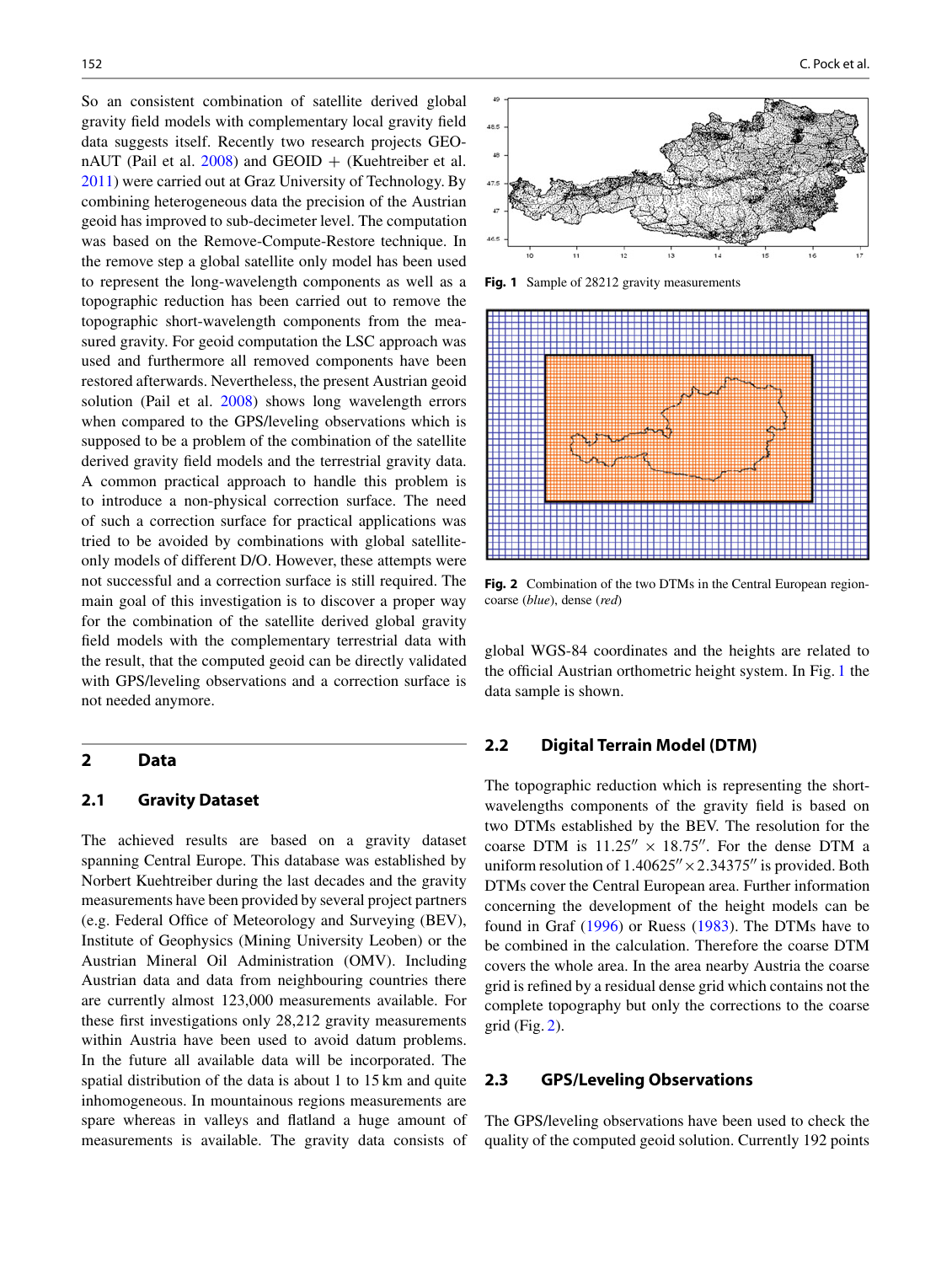with measured geoid heights are available within Austria. This set is composed of points from the Austrian Reference Frame-net (AREF-net) and GPS permanent stations provided by the BEV. The precision of the observed geoid heights is assumed to be a few centimeter.

## **3 Consistent Reduction**

## **3.1 Remove Step**

The remove procedure is used to smooth the measured gravity field quantities to permit the continuation and interpolation to the generating geoid. Therefore the measured data on Earth surface has to be reduced by long- and short wavelength components. The long wavelength part is known by means of a given global satellite model which is expressed in terms of spherical harmonic expansion. The short wavelength part is a function of the mass and density distribution of the topography and can be approximated by the DTM. The effect of the topography is represented by prism integrated in the spatial domain and contains in principle all frequencies and also some long-wavelength part which is already considered in the satellite data. Therefore the effect of the DTM have to be reduced by this long-wavelength part and is expressed as a spherical harmonic expansion limited by the maximum degree of the satellite derived global gravity field model. The topographic coefficients are obtained by:

$$
\begin{pmatrix} c_{nm} \\ s_{nm} \end{pmatrix} = \frac{1}{M(2n+1)} \iiint_{\Omega} \left(\frac{r'}{R}\right)^n \begin{pmatrix} C_{nm}(\theta', \lambda') \\ S_{nm}(\theta', \lambda') \end{pmatrix} \rho(r') d\Omega, \tag{1}
$$

where in Eq. [\(1\)](#page-2-0) the C*nm* and S*nm* are representing the spherical harmonics as defined

$$
\begin{pmatrix} C_{nm} \\ S_{nm} \end{pmatrix} = P_{nm} (cos \vartheta) \begin{pmatrix} cos m \lambda \\ sin m \lambda \end{pmatrix}.
$$
 (2)

The Earth mass is denoted with M. The  $\rho$  stands for the standard crustal density. For this investigation a crustal density of  $\rho = 2{,}670 \text{ kg/m}^3$  was chosen. More details about the modeling of the topographic effects in spectral domain can be found in (Rummel et al. [1988\)](#page-5-10). To sum up, the topographic reduction by prism is reduced of long wavelength parts represented by spherical harmonics  $[Eq. (3)]$  $[Eq. (3)]$  $[Eq. (3)]$ . The same reduction has to be done for both used DTMs (see Sect. [2.2\)](#page-1-2).

## <span id="page-2-3"></span>**3.2 Realization of Reduction**

The input gravity dataset consists of 28,212 gravity measurements as described in Sect. [2.1.](#page-1-3) The long-wavelength part is represented by the latest Gravity Observation Combination



<span id="page-2-2"></span>**Fig. 3** Free air anomalies  $g_{abs} - \gamma$ ; rms = 41.56 mgal

(GOCO) model GOCO03s (Mayer-Guerr et al. [2012\)](#page-5-11) up to the full degree of 250. For short wavelength reduction the well known prism formula (Wild-Pfeiffer [2007\)](#page-5-12) has been used. The reduction is done without any isostatic compensation. We expect the isostatic part as information which is already included in the global satellite models characterized by the long-wavelength. The reduced gravity  $\Delta g_{red}$  is computed by

<span id="page-2-1"></span>
$$
\Delta g_{red} = g_{abs} - \gamma - [\Delta g_{global} - (g_{Coarse} - g_{CoarseSHM}) - (g_{Dense} - g_{DenseSHM})].
$$
 (3)

<span id="page-2-0"></span>The parameter g*abs* represents the measured absolute gravity on Earth surface. In a first step the normal gravity  $\gamma$  which belongs to the GRS80 (Moritz [1980b\)](#page-5-13) is subtracted from measured gravity data. For the absolute gravity the orthometric height above the geoid is known and the normal gravity is computed at height above the ellipsoid. Therefore the differences are the classical free air anomalies  $\Delta g_{fa}$  shown in Fig. [3.](#page-2-2)

In a next step the long-wavelength reduction  $\Delta g_{global}$  using the GOCO03s global gravity field model has been carried out. The spherical harmonic expansion was performed up to the full degree  $n = 250$ . The rms is now increasing to 47.26 mgal and the remaining topographic parts are clearly show up and can be seen in Fig. [4.](#page-3-0) This fact is attributable to the spatial distribution of the measured gravity observations. They are mostly measured in valleys and not in mountainous regions and the global model can not resolve the sharp structure of the valleys.

The remaining notations in Eq.  $(3)$  are all related to the DTM. The g*Coarse*, g*Dense* parts are representing the topographic reduction and the g*CoarseSHM*, g*DenseSHM* terms are the corrections obtained from the spherical harmonic expansion of the DTM. In Fig. [5](#page-3-1) the impact of the coarse grid is taken into account. In this illustration and in Table [1](#page-3-2) the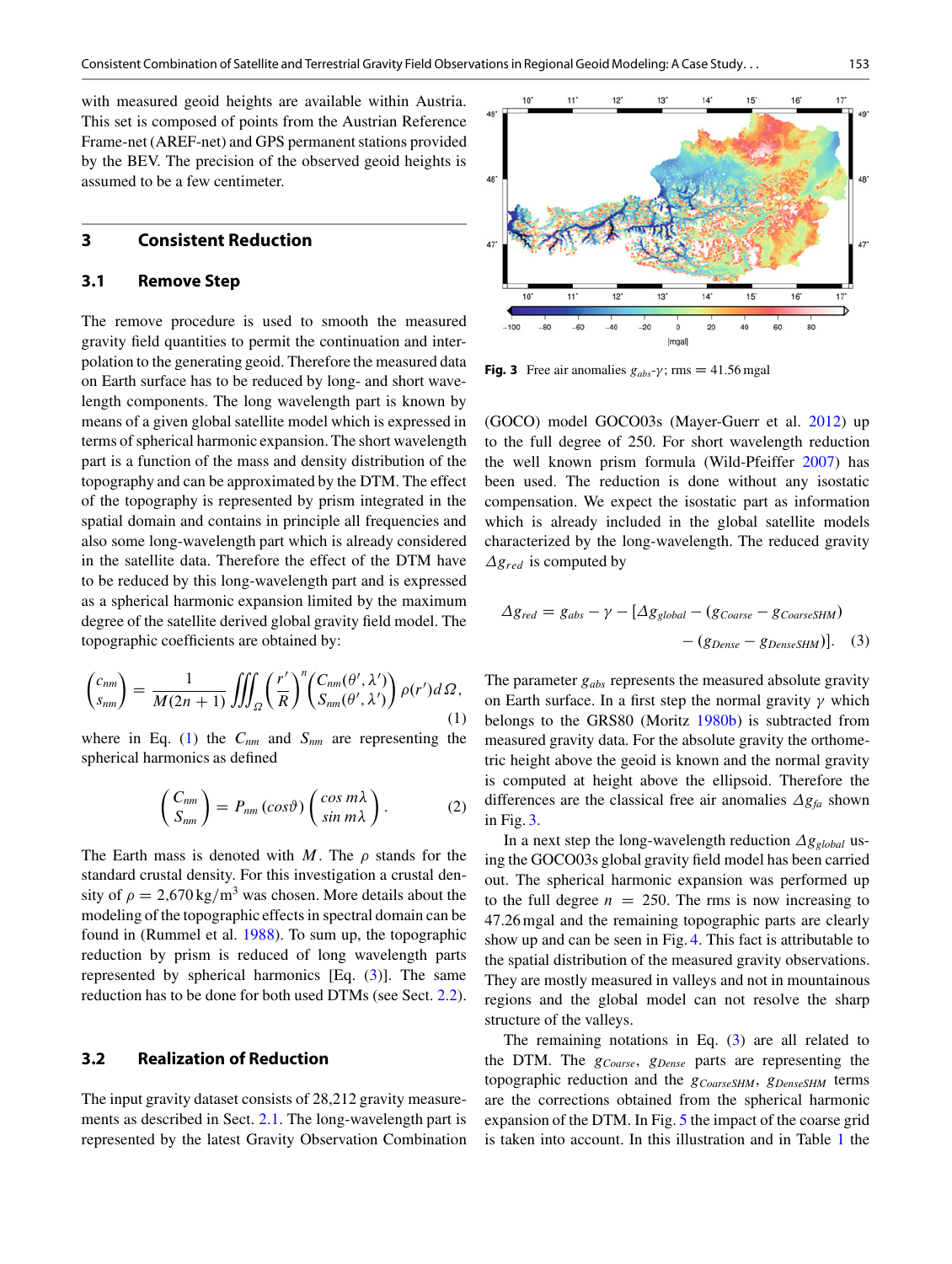

<span id="page-3-0"></span>**Fig. 4** Additionally reduced by the global part using the GOCO03s model;  $g_{abs} - \gamma - \Delta g_{global}$ ; rms = 47.26 mgal



<span id="page-3-1"></span>**Fig. 5** Additionally reduced by the coarse topographic parts;  $g_{abs} - \gamma$  - $\Delta g_{global}(g_{Coarse} - g_{CoarseSHM});$  rms = 11.25 mgal

<span id="page-3-2"></span>**Table 1** Statistics of reduction-adding another reduction step subsequently

|                            | Min $[mgal]$ | $Max$ [mgal] | Mean [mgal] | rms [mgal] |
|----------------------------|--------------|--------------|-------------|------------|
| $\Delta g_{fa}$            | $-123.78$    | 205.42       | 5.84        | 41.56      |
| $\Delta g_{global}$        | $-186.82$    | 134.16       | $-23.57$    | 47.26      |
| <i>g</i> <sub>coarse</sub> | -44.64       | 41.39        | $-1.32$     | 11.25      |
| <i>g</i> <sub>dense</sub>  | -48.71       | 38.11        | $-1.21$     | 11.06      |
|                            |              |              |             |            |

effect of the topographic reduction g*Coarse* is shown together with the associated coarse DTM derived gravity correction g*CoarseSHM* which is computed with help of Eq. [\(1\)](#page-2-0). The rms is now decreasing to 11.25 mgal. In Fig. [6](#page-3-3) the impact of the reduction steps using the dense DTM can be seen. In fact, it is rather low compared to Fig. [5](#page-3-1) because the dense DTM can be seen as an improvement to the coarse DTM in the overlapping area (see Sect.  $2.2$ ). The rms is slightly decreasing to 11.06 mgal.

Finally the reduced gravity [see Eq. [\(3\)](#page-2-1)] is obtained using a proper combination of global and local data and is representing the remaining part from measured absolute



<span id="page-3-3"></span>**Fig. 6** Reduced gravity  $\Delta g_{\text{red}}$  after the final reduction step; rms = 11.06 mgal

gravity on Earth surface within Austria. To give an overview about the impact of every single reduction step the statistical results are summarized in Table [1.](#page-3-2)

# **4 Computation Step: Radial Basis Functions (RBF)**

For the computation step a least squares approach (Gauss-Markov model) in association with radial basis functions is introduced. This procedure enables the possibility to estimate the residual parts as supplements to the satellite model. Applying this approach for regional geoid modeling which is based on (Eicker [2008\)](#page-5-14) the gravity anomalies can be represented as series expansion of radial basis functions

$$
\Delta g_{red} = \sum_{i=1}^{N} a_i \phi(x, x_i), \tag{4}
$$

where  $a_i$  are the unknown scaling coefficients to determine,  $x$  denotes the evaluation point and the  $x_i$  stands for the centers of the basis function. The radial symmetric basis functions  $\phi$  which are representing the deviations of the achieved solution compared to a GOCO based solution in turn can be expressed by a sum of Legendre polynomials

$$
\phi(x, x_i) = \frac{GM}{R} \sum_{n=2}^{\infty} \sum_{m=-n}^{n} \left( \frac{n-1}{R} \right) k_n Y_{nm}(x) Y_{nm}(x_i). \tag{5}
$$

The spherical harmonics are denoted as Y*nm*. The shape of the function is controlled by the coefficients  $k_n$ 

$$
k_n = \frac{\sigma_n}{\sqrt{2n+1}}.\tag{6}
$$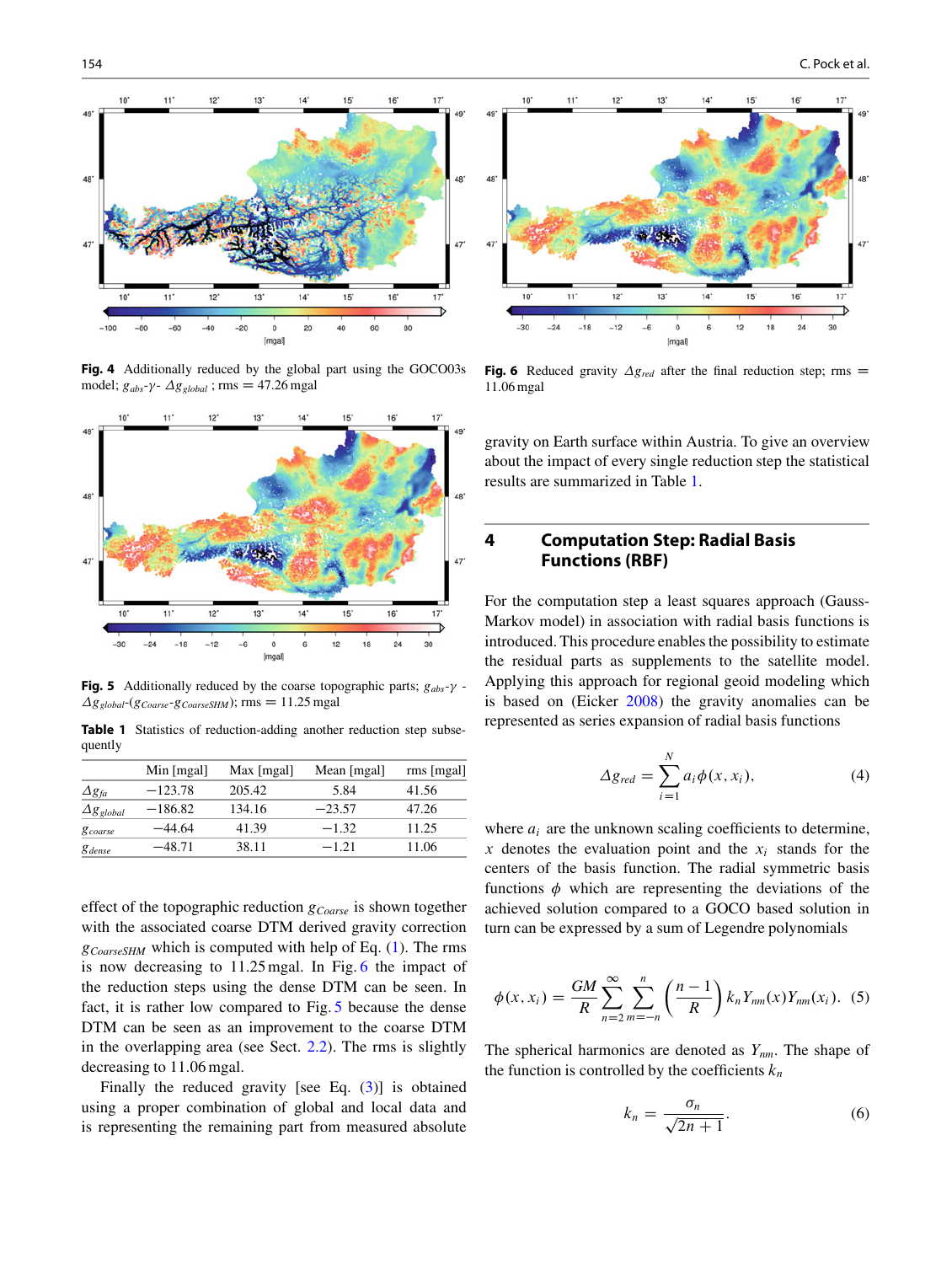

<span id="page-4-0"></span>**Fig. 7** Transition between the GOCO formal errors and the full signal of the high frequencies using Kaula's rule

For the coefficient up to degree  $n = 250$  the formal errors of the GOCO03s model have been used. Beyond this degree the coefficients are padded by Kaula's rule:

$$
k_n = \frac{1}{n^2}.\tag{7}
$$

This choice of the shape functions consider the fact, that the satellite model does not affords the full spectral power in the high degrees but provide a high accuracy in the long wavelength and increasingly weaker accuracy with increasing degree. Beyond D/O 250 the high frequencies are still containing the full signal expressed by Kaula's rule. This approach is shown in Fig. [7.](#page-4-0)

For the spatial distribution of the RBF a global triangle vertex (Schmidt [1981\)](#page-5-15) has been used. The point distribution of the RBF is essential for the outcomes and was chosen homogeneously. In case of regional geoid modeling RBF are situated within Austria and 10 km beyond Austrian borders to reduce edge effects. To achieve a proper RBF representation a similar spatial resolution as the input data should be ensured. This means that the  $k_n$  for this investigation are given up to  $n = 6,000$ . This degree corresponds to a point distance of approximately 3 km on Earth surface and results in 7,091 unknowns.

### **5 Results: Restore Step**

In the restore step the operations of the remove step described in Sect. [3.2](#page-2-3) have to be reversed. An advantage of the used least squares approach is the overdetermination, which allows the analysis of the residuals and furthermore an a-posteriori variance can be estimated. In Fig. [8](#page-4-1) the computed residuals between the reduced input gravity and



<span id="page-4-1"></span>**Fig. 8** Residuals between reduced input gravity and estimated gravity based on RBF parametrization;  $\text{rms} = 1.12 \text{ m}$  gal

<span id="page-4-2"></span>**Table 2** Statistics of 28,212 residuals





<span id="page-4-3"></span>**Fig. 9** Residuals between the computed gravimetric geoid and GPS/leveling observations;  $\text{rms} = 5.8 \text{ cm}$ 

the estimated gravity based on RBF parametrization can be seen. Apart from a few outliers the quality of the input data is quite good. Additionally the point distance of the RBF is still insufficient and a densification is needed. In Table [2](#page-4-2) the statistics of the residuals is shown. For this first investigation the outliers have not been eliminated and are still contained in the computed gravimetric geoid solution.

To check the quality of the pure gravimetric geoid solution GPS/leveling observation with measured geoid heights have been used (see Sect. [2.3\)](#page-1-4). The resulting rms is lower than 6 cm. It has to be remarked that the huge residuals are located near Austrian borders as shown in Fig. [9.](#page-4-3) This has to be expected due to edge effects and suggests that additional gravity data from neighbouring countries have to be taken into account to sustain the solution in these areas.